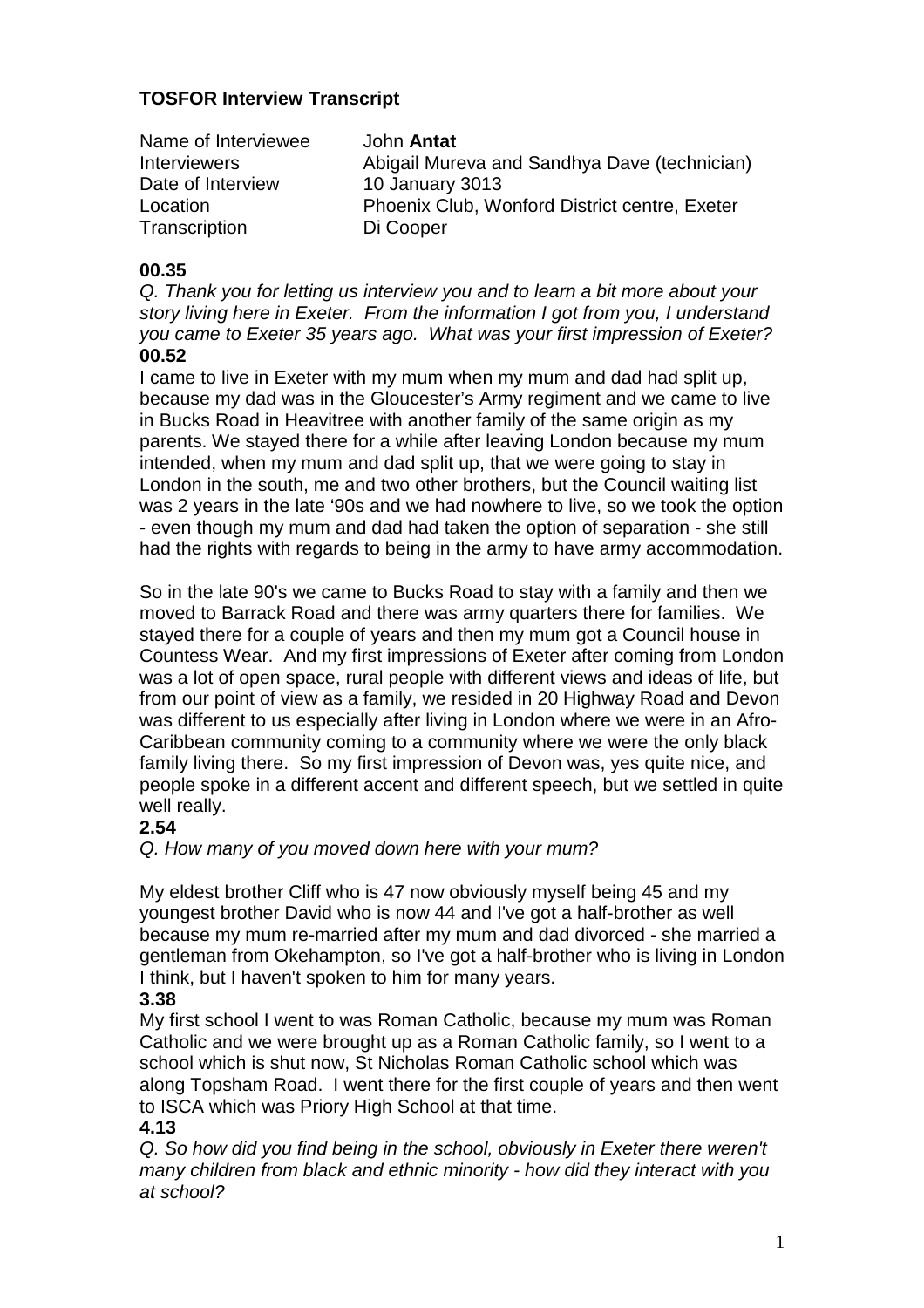# **4.28**

On the primary side it wasn't too bad at St Nicholas, because there were other people there from other cultures - people from Italy, there were pockets of other ethnic groups there as well, so on the primary side I didn't experience it so much. I think **4.57** when I went to secondary school - my eldest brother had gone there and experienced a lot of problems - got himself into a circle of friends which some were very supportive and some were quite discriminatory against him really.

# **5.16**

# Q. What kind of problems did you experience?

Well obviously the identity of skin colour which at that time was quite highly publicised in the '90s - black footballers, music and how people could see black people. We were stereotyped really and at times it was quite difficult. But I dealt with things quite different to my brother, he was quite confrontational at times and argumentative whilst I ignored it and carried on regardless and focussed on my education really.

# **5.41**

Q. So you said you had lived in London before - how did you compare the two?

We only lived in London for a short time - I'd say a couple of months really with one of my mum's family from the Seychelles, my Aunty & Uncle, and I think there was not so much open space and everyone was quite confined we lived in Westminster, **6.31** so it was a bit ... different. When you walked out your door you identified that there were other people the same colour, not that it made much difference to me at a young age, not until I came to Devon. I think Devon opened up my eyes really and that was a good education on how people perceived black people. 'Cos I clearly **6.47** identify myself as black as much as my parents my mum and dad, are both from quite a black dominant family, I am quite light-skinned myself.

Q. Where do you as a family keep strong family ties - Seychelles...? **7.28** 

My dad lives in Blackpool now in a flat, I communicate with him and my mother lives in Exeter in Countess Wear. I think because I married a Devon girl, I identify Devon as my base really.

Q. Coming from the Seychelles - do you speak any other language? No.

Q. So what language do they speak in the Seychelles? **7.49** 

Pigeon French they called it. I've got an Aunty who lives in Hyde Park which is my mum's sister and two cousins as well on my mum's side of the family. On my dad's side of the family, none of the family live in England, they all live in the Seychelles.

# **8.04**

Q. When you finished your primary and secondary education, did you go to college?

# **8.29**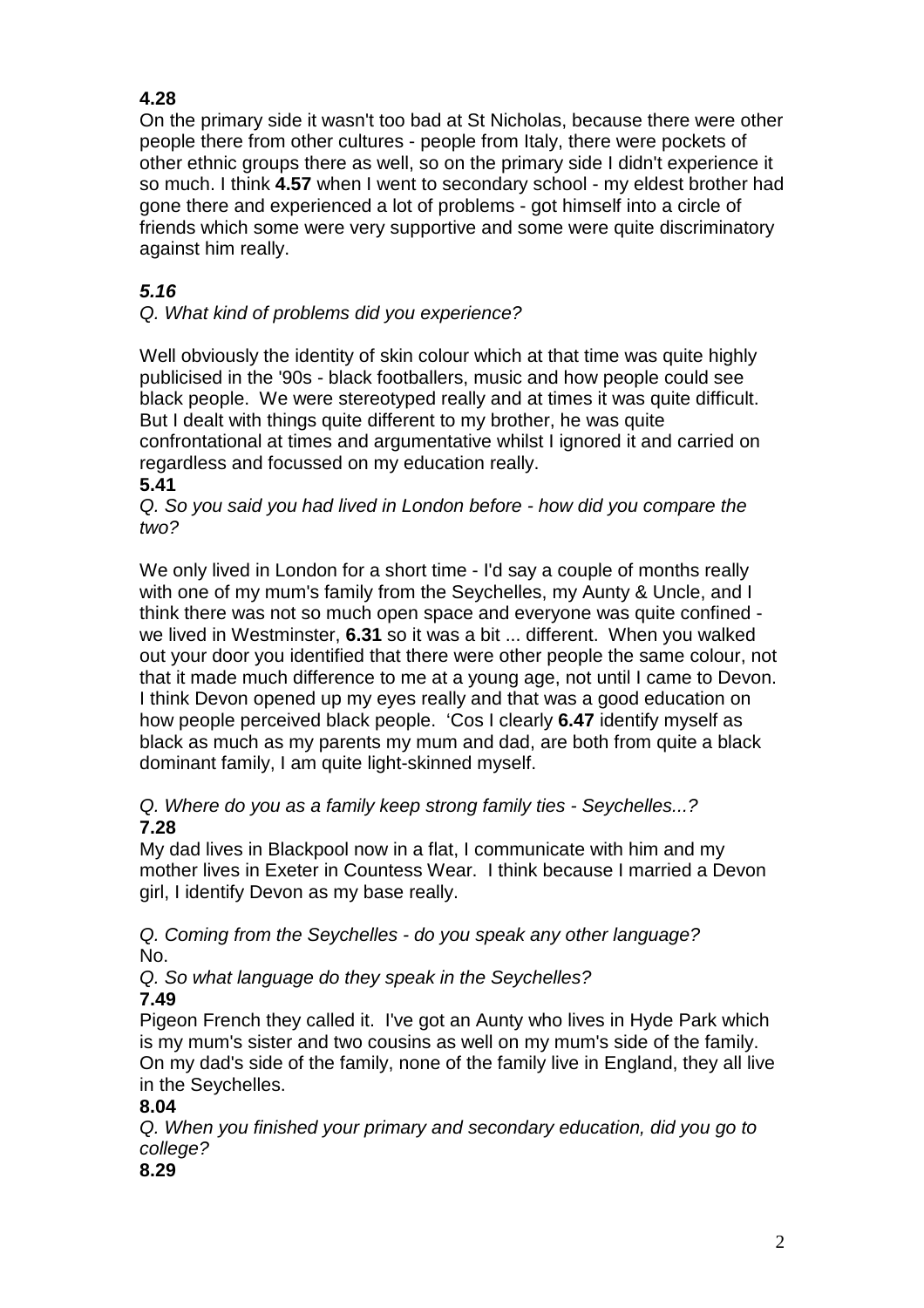Yes I was quite fortunate. In the 1980s I left Priory High School in 1984 with some good qualifications, and as much as the academic side was a bit of a struggle, I left school with some GCSE's and some good foundation building skills and I went to Exeter College for 4 years I got given a Youth Training Scheme at that time as a mechanical engineer. But I had options when I left school, I was very sport **8.51** orientated, I could have had a trial at Exeter City Football club because I was a very good footballer, or I could have become a bricklayer, or an engineer - and I decided on the option of an engineer, because being indoors and learning and so on. I got a mechanical Engineering Foundation qualification at Exeter College so I was a Maintenance Engineer at Ham Alloys at Sowton, did my apprenticeship there. **9.21** 

#### Q. So how many years did you do engineering for? **9.41**

It was about a 3 year course, so the first year was full-time at college and then I had a bit of work experience and there was always an academic side at the end of the year and I got a City and Guilds in Mechanical Engineering Levels 1, 2 and 3 so I probably did about 3 years at Exeter College.

# **10.06**

Q. And now you are working as a Youth Worker, so what made you change from engineering to working with children?

# **10.24**

When I moved into Countess Wear - I formed some good relationships with people because with my brothers we played football and there was a local team that was playing in the community and we got involved with that. The real driving point for me really was entering the Youth club, which used to be open about four nights a week and it was quite a good forum for the young people of that community to attend - boys and girls - and I really enjoyed it. Because I didn't have many male role models in my life, I met a Community Tutor at the time and he supported me very well and other youth workers listened to what the young people wanted to do, and high on our agenda was sport, we formed a football team within the community being run by the youth workers and we started off on a Sunday morning playing with the local league, which is still established now, still playing.

But that's how I got involved within the community and quite enjoyed it, many years I spent attending the club and then an opportunity arose just before I was doing my training as an engineer the opportunity arose where they were looking for people to volunteer and, I was getting a little bit older, and I wanted to still keep my link within the club, so I applied for a part-time youth worker's job there, started off as a volunteer, got all my training qualifications and they employed me as a part-time assistant youth worker, as it was then, and I sort of developed my work within the community as well, and enjoyed it, enjoyed the community side of it - it did a lot for me when I was young and I thought I could contribute and give something back into the club and that's how I started my career in youth work really.

# **12.52**

My job involves.. I'm the area youth worker for the Phoenix Club in Wonford District, I've been here since 2003. Prior to that I had had quite a few professional roles, so I was a mechanical engineer at Hallmat and I left and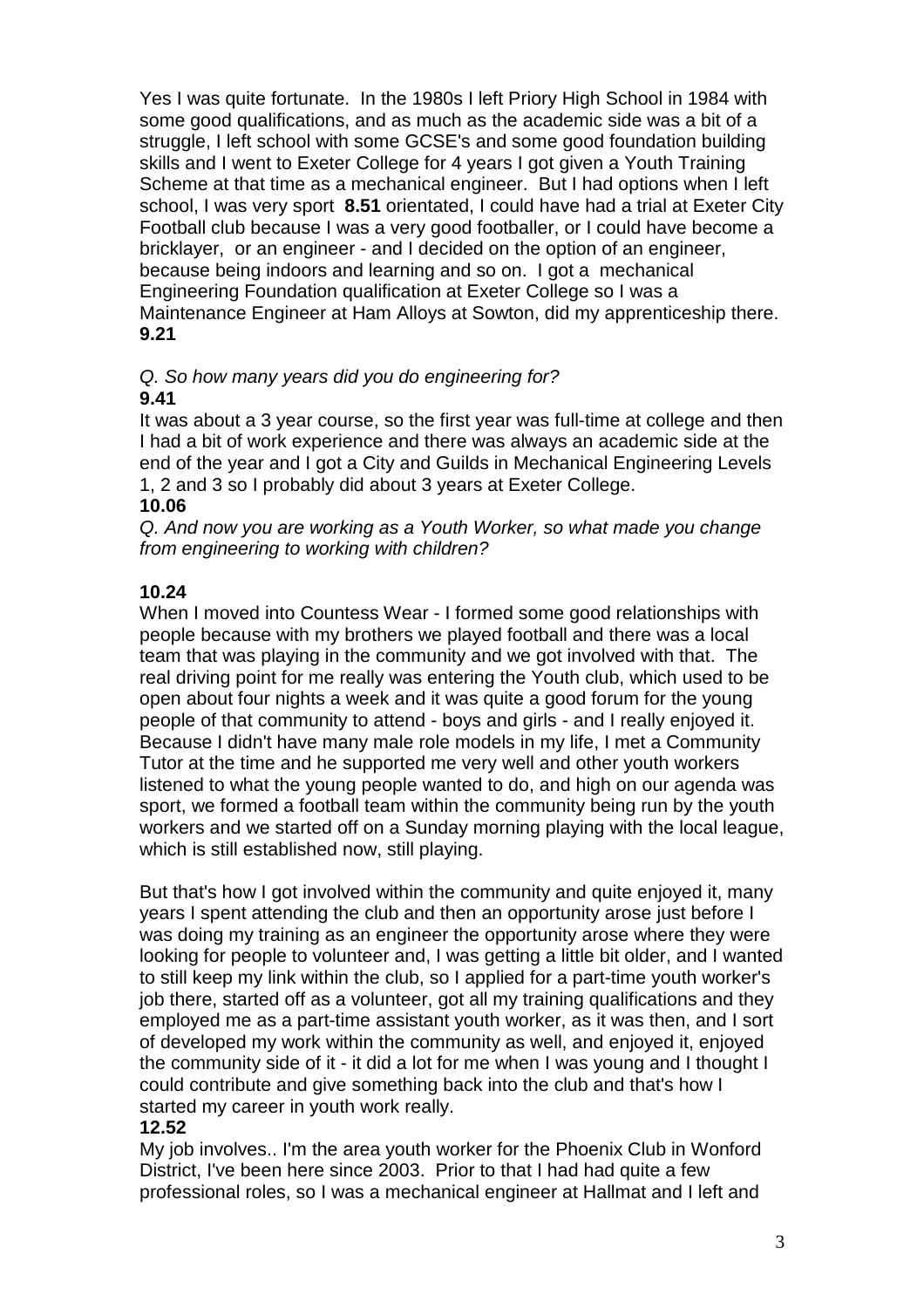went to Exeter University to work as a Heating and Ventilation engineer, I just wanted to develop my skills. What drove me there was the actual working days, because I had a very young family at the time.

I went to work at the university and I still kept my youth **13.35** work involved. I met a technician up there - as a maintenance engineer we used to maintain the heating and ventilation system, do general repair work on swimming pools etc and I started some links and went up to the main site and met a technician up there who I got talking to really - a very similar age to me **13.39** and he was asking if, as someone who worked in the community, I ever thought of working with problem children. He said my Dad is a manager of a training centre and if you are interested you might want to come and do youth work, broaden your horizons and work with troubled young people. And I went for an interview at Rifford Road Children's Home (which is still at the end of the road here) **14.11** not very far from where I am working full-time, and I got appointed as a Relief Residential Care Worker, working in children's homes, so when I was finishing work at the university - I was working from 8.30-4.30, I would go in and socialise with the young people and take them out on trips and support them through activities. And the manager who employed me, went to work at the Atkinson Unit as a full-time manager, they decided to extend secure children's homes because of a lot of young people being contained in custody and some of them putting themselves at risk and struggling in that environment of an adult prison, so they extended the bed - the bed ratio funding is from 8 to 16 beds, and obviously from extended there was an opportunity for a full-time role. I was still working at the university at the time and really wanted to do some form of training to broaden my horizons rather than just being an engineer.

I went for an interview at the Atkinson Unit, the old Northbrook place, where the swimming pool is still located, and got offered a job as a residential social worker. That meant that I could leave the university and I went up there to work. I spent 7 pleasurable years working at the Atkinson Children's Unit, it was really enjoyable, met a lot of young people and formed some good relationships with people I still have contact with now 16.17 all dotted around the U.K. I thoroughly enjoyed myself working at the Atkinson Unit, great opportunity and great progression for my development.

I stayed there for about 7 years and then an opportunity arose working in the community in 2003 to work as an Area Youth Worker, but in training, that was then it used to be part of the Youth Education Scheme. Devon County Council sponsored me to go to Marjohns in Plymouth and I did a three year diploma in youth and community studies 17.13 which I found very interesting, at times very challenging, but I qualified after three years and I was still working and training and being a worker here. So I was working full-time as well as training at Marjohns and that was about 10 years ago. And now with the restructure I am now managing the Phoenix Club and the 100 Club, which is quite interesting really, because when I went for the interview on the restructure they decided to keep me within the community and I am one of the fortunate workers that works within the same ward, my centres are not very far from each other. **17.59**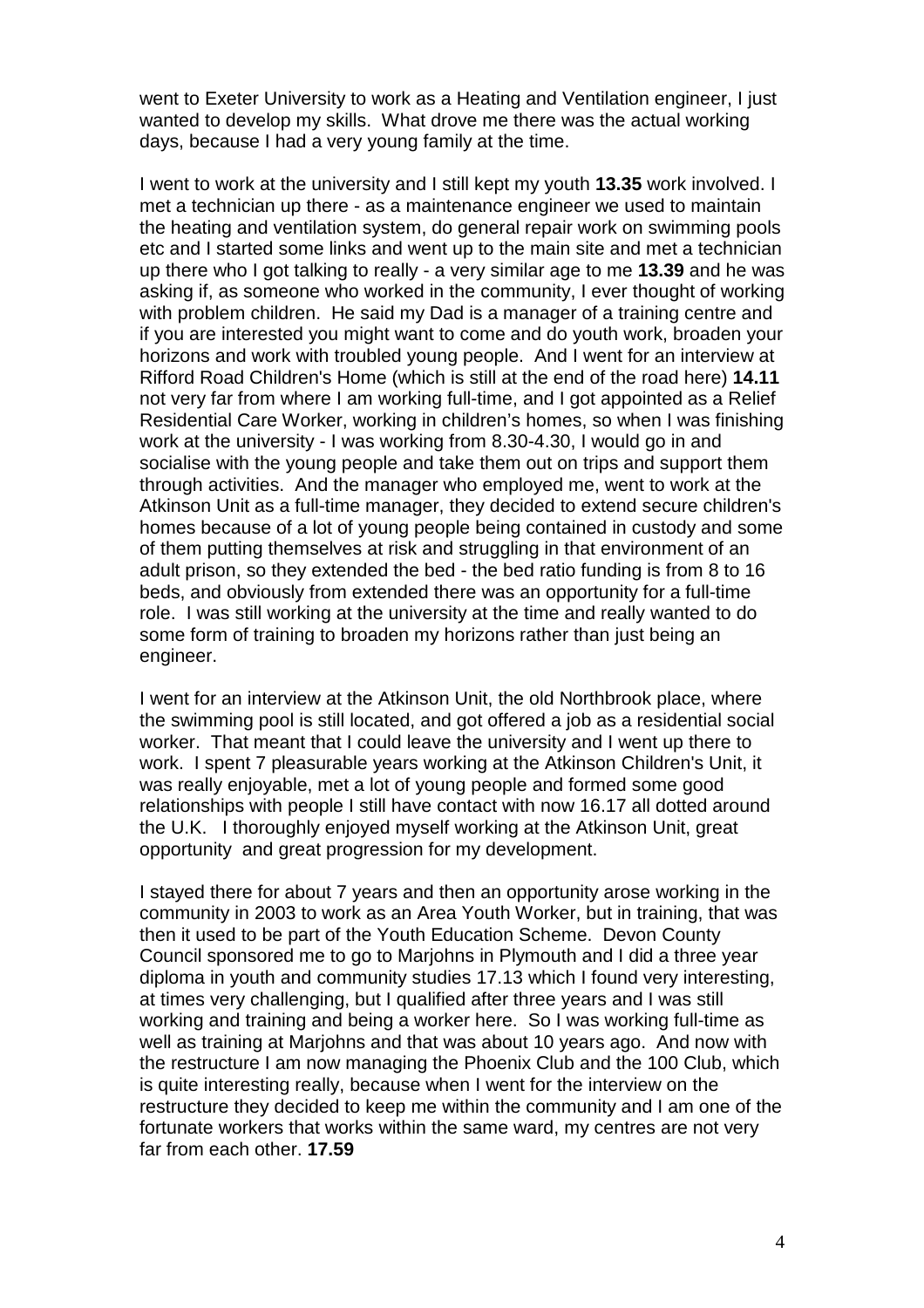Q. So from a social point of view, where do the young people you work with come from?

Well they are all based within the area, Topsham, Countess Wear, Wonford, Heavy Tree, Exeter p they are just attracted by word of mouth and this club traditionally has been a very well attended club and our numbers range from 60 to 150 young people attending this club - the majority are dotted around the Exeter area, it's quite a popular club.

## Q. And within the club, do you get to see young people from black and ethnic minorities?

Yes, the majority of the people who come here are from mixed race and some of them moved down from other parts of England for personal reasons. Not a high percentage, only a small percentage of ethnic minorities that come here.

## Q. And what do they feel about the club?

I think they adapt, young people become very adaptable in the way they are their identity and stereotyping. When I think about when I first came here I never had any issues regarding my colour with the young people. There were issues but I think I was very accepted here and I think due to my history of me going to school with the parents of some of the siblings who are here, most of the parents knew who I was and I had a good relationship with them anyway.

## Q. So what challenges do you think these young people from ethnic minorities might face generally today in Exeter?

I think a lot of that has to do with the media **20.19** I think the media has a lot of influence on young people - how they think, how they perceive things. I still think that people have still got this mind-set about people still coming over to this country and taking-over jobs, be it black or Polish or any ethnic group. So we do a lot of work around personal identity and discriminatory actions, homophobic views. I think most of them are quite accepted, and I think a lot of that is due to most of them not being treated different by a full-time worker. We've had very minimal incidents of a racial aspect from the young people here. **21.04** I think I have experienced that more as a full-time worker, rather than the young people really.

## Q. You were brought up as a Catholic - do you feel...?

No, I don't. Why not? I think my mum was very regimented, from her upbringing it was instilled in her, it got to the degree where we'd be going to church on Sundays and all our friends were in the park, and we were all dressed up smart - most of our friends accepted it, we took a bit of banter from it, but after we left school, my mum still went to church and I supported my mum's beliefs, but decided that.. my oldest child was christened in the Roman Catholic church and my ex-partner wasn't very religious in herself, only perceived church to go to for funerals, weddings and baptisms or christenings. But it's not something I've sort of followed through on. It's not something I promoted with my own children.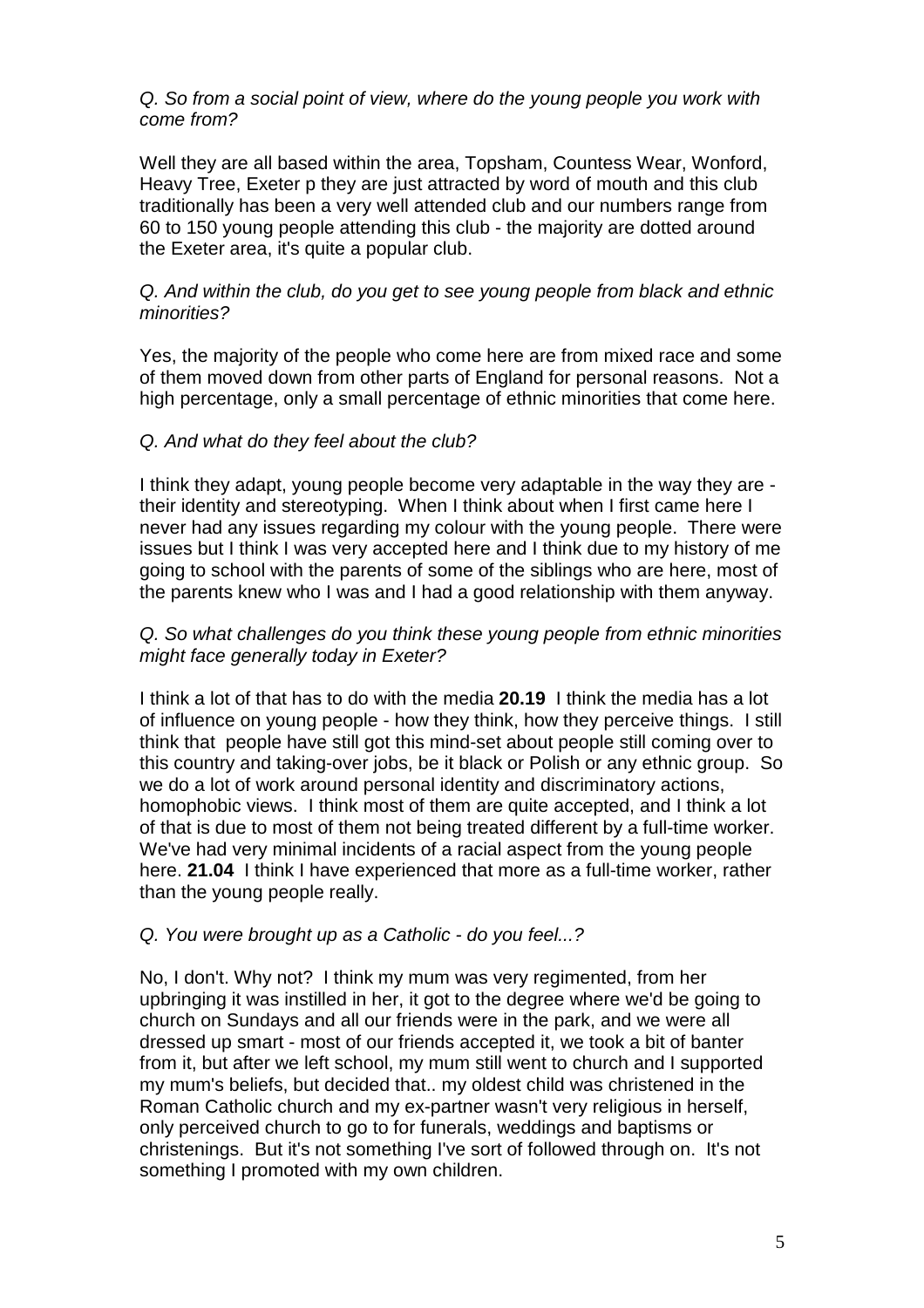## Q. Are there any festivals etc that you practise in your family?

No. Only the British season of Christmas and Easter and New Year's Eve. No, nothing culturally that we actually practice. **22.48** or follow.

Q. So being from the Seychelles - even though you are British - does your family still have contact?

Yes, my mother has a good relationship with a brother. Obviously her mother and father have only recently passed away and I've met my grandparents. I've never been over to the Seychelles, something that I'd love to do. I'd love to take my children over there and revisit our roots, but unfortunately the cost side of it... it's too expensive, but it's always something that I wanted to do. **23.24** Even though my mum and dad's relationships were very distant, I'd still like to go and visit my dad's family. And I spoke to my dad only recently and he's considering going to live in the Seychelles. He's got quite a large family over there, as well as my mum's. I've met my mum's brother, he frequently comes over, he is a builder over in the Seychelles and his wife is a teacher. It would be a nice holiday, it's just the cost side…

Q. So there's no special life for your mum, groups from the Seychelles...?

No, I just think my Mum has sorted adapted to society, I don't she has lost her identity as to who or where she is. She has got quite a lot of close friends with ethnic backgrounds as well, not just from the Seychelles. She has a friend from Malaysia who lives in the community as well, only lives up the road from her and she's got children with an English gentleman.

## Q. So which part of Exeter do you love?

Countess Wear and Topsham.

Q. Why is that - because you live there?

**24.48** I think it's got a lot of memories for me, you know as a young person moving there, Mum is still living there. Very close community, made a lot of friends, still see a lot of my friends' families. Got really good family links, as much as them all being white British people.

## Q. What do you really like about the city?

What do I like most about Exeter? Access to where you want to go is quite easy - if you want to travel anywhere, if you want to go to the sports club, shopping it's not very far you're not commuting very far. I like the scenery as well - I think the scenery of Exeter is very nice. I think there is a lot of open space, you can walk somewhere..

## Q. So being from a different background, does your diet still feel British?

Well, I was very lucky, I was brought up with one of the best cooks and my mother still goes over and brings her curry powder from the Seychelles and goes to London.. When I left living with my mum, I went down to the fish & chips, and the roast dinners. But I love Indian curries, I'd taste any foods.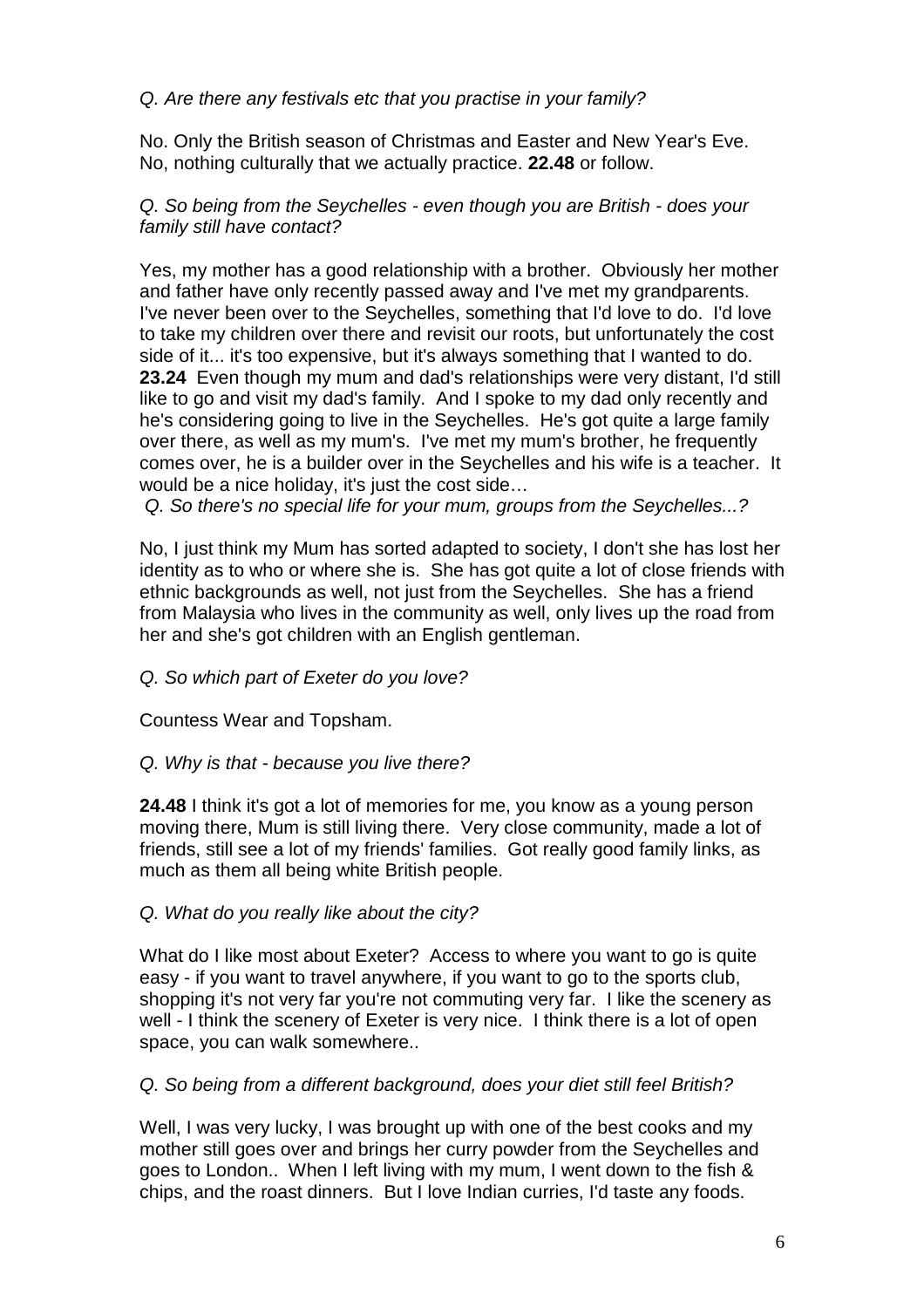**26.47** Actually going to the Exeter Respect Festival was interesting, very tasty because there were a variety of dishes around. I use the usual take-aways and I shop normally, but I do like spicy food.

## Q. Where do you shop for things that remind you of Seychelles?

At me mum's house! She gets it all! I think my mum shops at lot at Dart's the quality of meat is different. With regard to any cultural food, I think she uses Marks and Spencers. I wouldn't dream of going there because it's a bit expensive. Me, I just use the local shops - One Stop, Liddls, Tescos in a blue moon.

## Q. Do you splay any sport now?

When I first came to the Phoenix Club, we had quite a few problems and I always reflected on what it was like when I was young, people giving me the opportunity, so I had to be very creative in what I was going to do, so I offered the young people something that was familiar to me, sport, so I said what do you want to do. Sat them all in here and said "what would you like to do"? I said I thought respect was very important, and I thought that without boundaries it wouldn't occur. I thought that as much as it was labelled as a deprived community around here, when I went into a youth club when I was young I was educated in respecting the elders, if you had issues regarding people, you voiced them in a diplomatic manner.

I think society changed so much from when I was young, the respect for people **29.14** especially in this community had gone down hill. The police were having trouble as well, trying to accommodate young problematic people. I captured the views of the young people - as a youth leader I listened to them, I supported them in what they wanted to do. We set up a football project which was very successful in this community, we started off at the sports centre and won league title and we did really well. It got to the point where the facilities here were not adequate for my team to progress due to restrictions on the premises.

We've got a very good reputation the Phoenix Club as a football club within the community **30.02** in general. So it was very easy to set up a project so many young talented people. I just support them to this day now. Due to the restructure of my job changing, I had to stop the sort of coaching element of what I was doing, but kept my senior team that had been with me from the age of 16 and now we've moved over to a proper football club now which is based in Topsham town. I'm the actual manager there now of the football team which has four teams, ladies teams and youth teams, so I'm senior manager there. I'm fortunate that my players have been very loyal to me and enjoy my company, and I've supported them very well. So I'm enjoying that challenge at the moment. There's so much opportunity to develop.

## Q. Well it seems that your young people are very loyal to you, why is that?

Because I've always been there to support them. There have been difficult times, and I always remember when I was growing up having difficult problems in life, and experiencing problems of not being employed **31.19**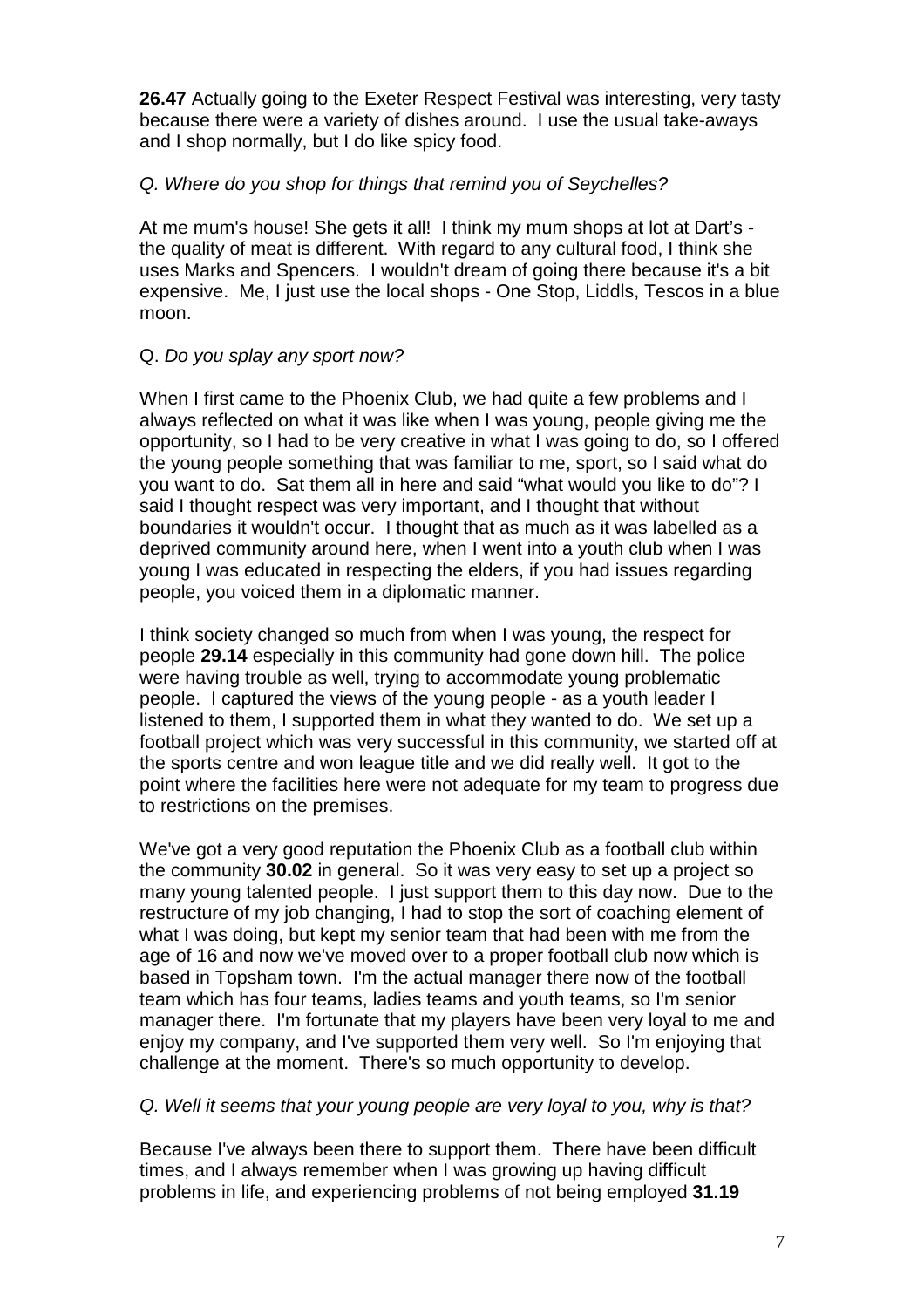really struggling, having a lot of health problems as well. And I think they've always been loyal to me because I've always been fair to them and supported them, and we've always been successful. Initially, it was difficult, but they've enjoyed it and always come back. I've made a lot of friends through football.

## Q. Do you work in a team or have other people working with you?

We've got other teams in Exeter as well, I work with an area youth worker, we've also got street provision as well. Now we've just amalgamated with Exeter East and Devon teams, with Exmouth, Sidmouth, Exminster, Honiton so we've all become one service working within the Exeter East and Mid team due to the instructor.

## Q. Media-wise, what do you like to watch on TV?

I always like to watch 'Old School'. When I was growing up **32.34** the media covered a lot of Grange Hill and it had a really good base of people from communities, there was a good balance and I think Grange Hill was something I watched a lot when I was young. A lot of sport as well, a bit of Coronation Street because my mum used to like watching that. Anything that bears resemblance to what is happening in society, popular films always interested me.

# Q. So which teams do you support?

I am Tottenham Hotspurs fan and I'm very proud of that.

## Q. How does one become a supporter? Because I am always intrigued people from mid Africa supporting Manchester United!

While I was quite lucky - when I went to the Youth Club, the 100 Club, the community education leader was Tottenham Hospurs fan and I remember he got tickets to watch them play at Wembley and because I had supported them well, he asked me if I wanted to go up with him. **33.39** and I said yeh, I'd love to. And I just got captured with the Tottenham Hospurs fans. I've been up to White Hart Lane and I've taken young people from this youth club to White Hart Lane, I've followed them quite closely. Steve Perriman, he's linked with Exeter City - I've met Steve Perriman. I just enjoy it, I like that team. But I also like going to other arenas, it's not just all about Tottenham, I've been to Old Trafford, been to Goodeson Park, Aston Villa.

## Q. Have you ever been to Exeter City?

Yes, I've got a very good relationship with Exeter City, but they've always been very supportive of us down here at the club. A few of our members have gone through their apprenticeship **34.37** In Group 1 there is a professional footballer there who did really well. So yes I have a very good relationship with Exeter City.

Q. there is a lot of media reports of racism in sport now, what do you think of that?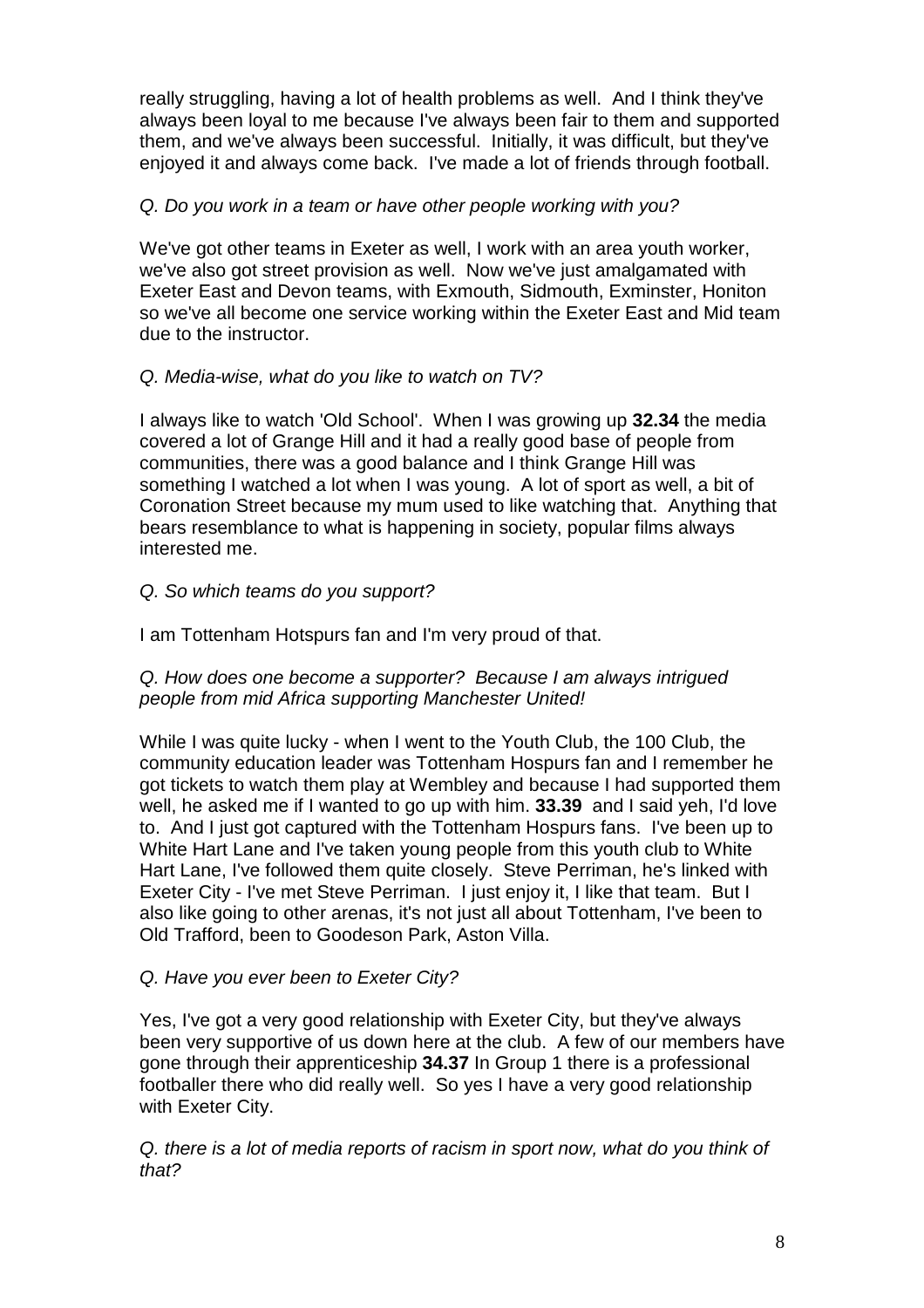Well I was always educated that sport is a good opportunity to bring people together, never bring politics into sport. I think they've come such a long way with kicking racism out of sport **35.02** but it's still evident. It's only the minority that spoil it for the majority. I think all the work they have done has been great and I think the recent events on telly have been more highlighted - it needs to be dealt with. And I've experienced that as an amateur footballer as well **35.38** More in rural settings, I experienced that on a football pitch, chucked bananas as a young age, and I always rose above it and let the football do the speaking. Whereas my brother always took a different reaction, he was more confrontational and very opinionated. I always let the ball do the talking and I was a very good athlete and made friends through being quite talented really in the sport of football. I also captained Devon as well.

## Q. So what other aspects of racism did you experience, do you see within sport, football you work with?

From my point of view, growing up in white society, people just felt they could jester and say things about you, you know and I think that was down to a bit of media confusion with 'Mind your Language' you know and I think anyone who was black was still being perceived as being lower class, we've always been seen as lower class minority really. And again I think the media had a lot of influence on that. But a lot of things that really made people aware was when the riots happened, because a lot of people were standing up and feeling they were being oppressed **37.14** in society and I think that drew people from different cultures together saying "yeh, you think you are being victimised, and we'll support you on that". And I think that as much as the whites cause a lot of problem to people, we are living in a multicultural society and perhaps we need to start considering other people's views.

## Q. So where you lived, did you experience racism in your community?

Oh yes, when I was growing up, very much so when I was growing up. People calling you names that they wouldn't be able to call you now. And it was quite flagrant. **38.09**

## Q. Were there any people you could tell?

Nobody really, apart from talk to your mother and my mother didn't really need the burden of that. And that was quite good being able to go to a youth club and talk to other people about it, talking to the youth workers, to my peers. And teachers as well, teachers were very supportive at the time. **38.27**

## Q. So what names were you called.

They used to call me chalky, wog, nigger was a word used quite a lot especially with the 'Roots' programme - people watching that on telly and making comments "you deserve to be chained up", but I think a lot of that was determined by the media as well, you see. As much as that was quite a good education story for a lot of people - the "Roots" chapter, and I thoroughly enjoyed that. But I think media had a lot of influence of communities and people's views. **39.14** There were still a lot of people who were ingrained on how they saw black people living in the community.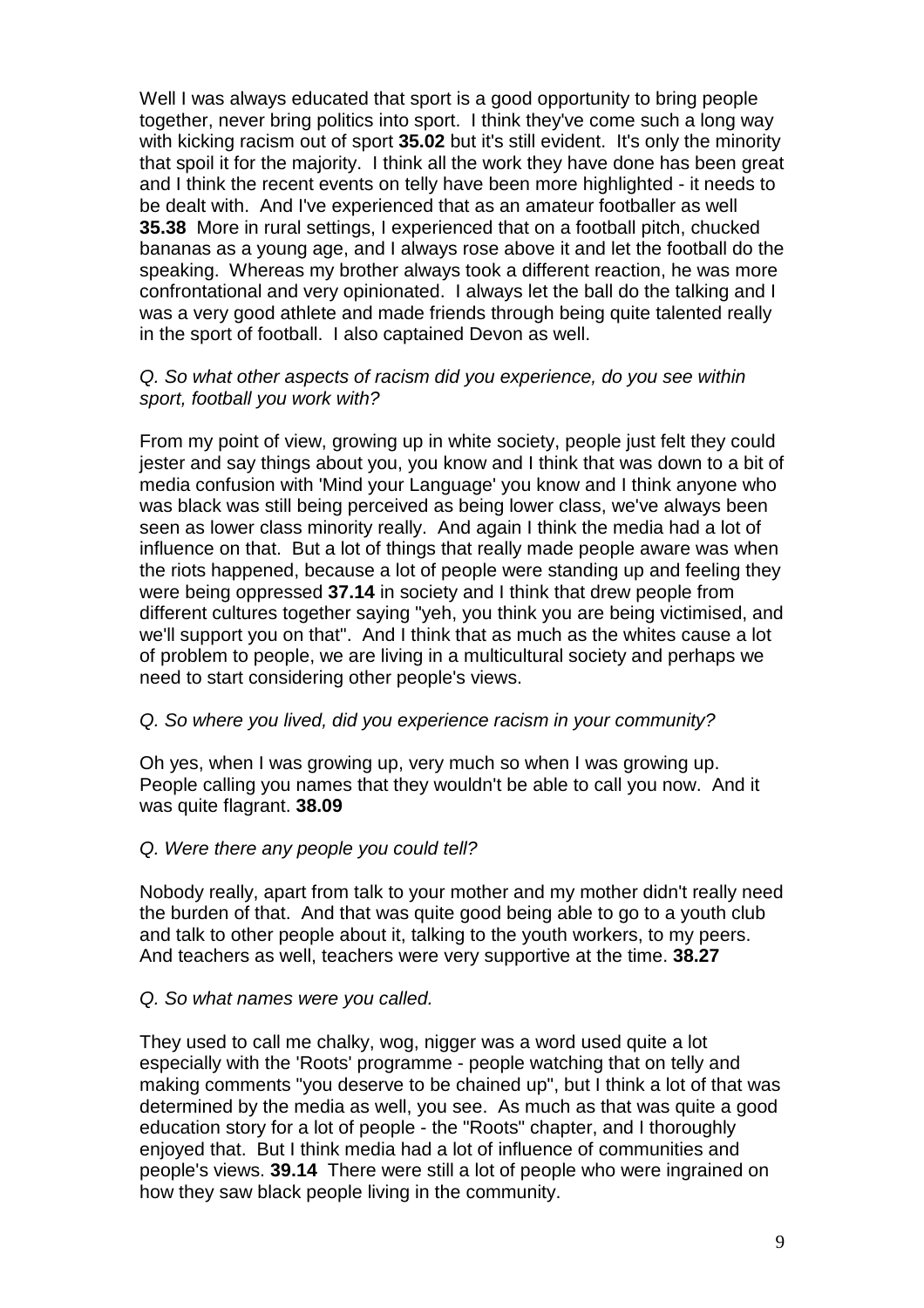# Q. So which kind of area did your mum experience racism?

I think more through us, bringing three boys up as a single mother, if we did something wrong where parents were banging on the door and lecturing to my mother about 'you lot, you shouldn't be living here, you should be going back, go back to your own country' you know. **39.47**

## Q. Do you notice now that things have moved on since your generation?

Of yes, considerably, people are aware they can't say things they could say 10 or 15 years ago.

## Q. Talking about identities, how do you identify yourself?

I am black British. I've no problem ticking a form, you know. At times I put 'black other' but I identify myself as being Black British. I was born in Wrexham in Wales, never resided there for a while. One of my brothers was born in Germany, Berlin, **40.41**, one was born in Torquay and my half brother was born in Devon, Exeter.

## Q. So how would you answer the question "where are you from?"

Where am I from? I am from the United Kingdom. Not England, the United Kingdom.

## Q. What message would you like to give to Exeter people?

To everybody in Exeter, or to the minority groups in Exeter? To everyone. To minority groups and everyone I would say that times are very difficult at the moment. If anyone offers you the opportunity to express your aspirations in life, take them forward, do something for yourself, make yourself and your family proud of who you are. **41.39**

## Q. What would you like to change about Exeter?

I personally think we should have a festival every month - I think there should be a cultural festival and something going on for all cultures every month. Not Exeter Respect, which is a brilliant event for two days that is. I think there should be more cultural events for not only black minorities, but for everyone for the British people as well. I think we should celebrate Christmas every day.

## Q. What do you think that would do for people?

People would interact more, there doesn't seem to be a lot of community cohesion nowdays, community spirit. It's very institutionalised, part of a club, you're in a pub and people don't socialise together - groups and families. And I think that is something that I really enjoyed when I was young and I think there should be more going on. **43.00** Like fetes, festivals, little events like variety shows. But now unfortunately there is a cost to everything now and people are determined to...